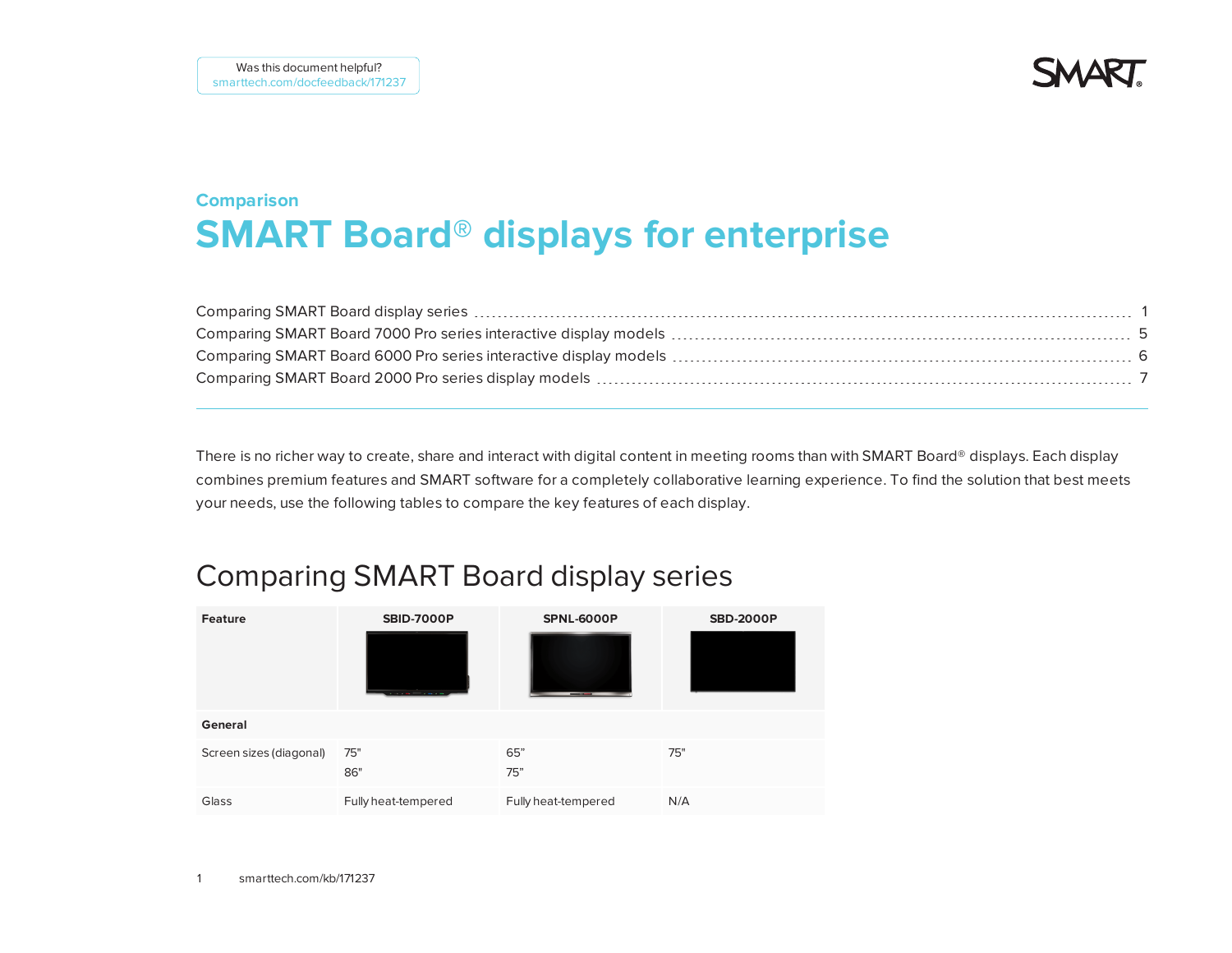### COMPARISON

#### **SMART BOARD DISPLAYS FOR ENTERPRISE**

| <b>Feature</b>                                              | <b>SBID-7000P</b>                                                                                                                                  | <b>SPNL-6000P</b>                                                                                                         | <b>SBD-2000P</b>                                                                                                          |
|-------------------------------------------------------------|----------------------------------------------------------------------------------------------------------------------------------------------------|---------------------------------------------------------------------------------------------------------------------------|---------------------------------------------------------------------------------------------------------------------------|
| iQ embedded<br>computing                                    | Included                                                                                                                                           | Included                                                                                                                  | Not available                                                                                                             |
| Intel <sup>®</sup> Compute Card                             | Select models                                                                                                                                      | Select models                                                                                                             | Not available                                                                                                             |
| <b>Bundled SMART</b><br>software (1 year)                   | 1 SMART Meeting Pro®<br>software room license and<br>10 personal licenses                                                                          | 1 SMART Meeting Pro<br>software room license and<br>10 personal licenses                                                  | 10 SMART Meeting Pro<br>software personal licenses                                                                        |
| Standard warranty                                           | 3-year limited equipment<br>warranty for the display<br>1-year limited equipment<br>warranty for the pens<br>1- and 2-year extensions<br>available | 3-year limited equipment<br>warranty<br>1- and 2-year extensions<br>available                                             | 3-year limited equipment<br>warranty<br>1- and 2-year extensions<br>available                                             |
| Services                                                    | 1-year basic support service<br>plan included<br>3-year basic, 1- and 3-year<br>elite and PLUS on-site plans<br>available                          | 1-year basic support service<br>plan included<br>3-year basic, 1- and 3-year<br>elite and PLUS on-site plans<br>available | 1-year basic support service<br>plan included<br>3-year basic, 1- and 3-year<br>elite and PLUS on-site plans<br>available |
| <b>ENERGY STAR®</b><br>certified                            | Yes                                                                                                                                                | Yes                                                                                                                       | <b>No</b>                                                                                                                 |
| Regulatory certification<br>and environmental<br>compliance | See model specifications                                                                                                                           | See model specifications                                                                                                  | See model specifications                                                                                                  |
| Touch and digital ink                                       |                                                                                                                                                    |                                                                                                                           |                                                                                                                           |
| Touch technology                                            | HyPr Touch <sup>™</sup> (Hybrid<br>Precision Touch)<br>technology                                                                                  | DViT <sup>®</sup> (Digital Vision Touch)<br>technology                                                                    | Non-touch display series                                                                                                  |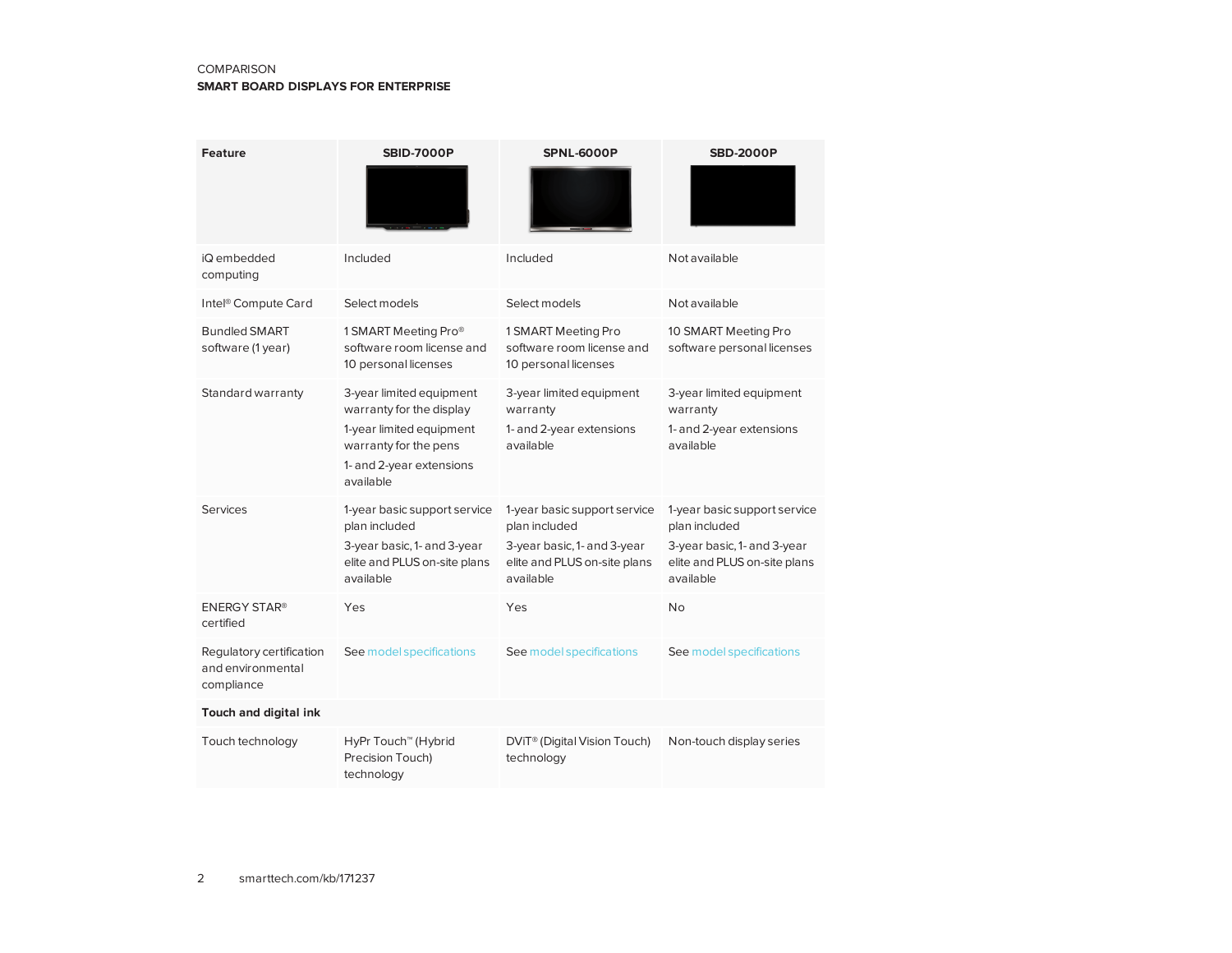### COMPARISON

#### **SMART BOARD DISPLAYS FOR ENTERPRISE**

| <b>Feature</b>                     | <b>SBID-7000P</b>                                                           | <b>SPNL-6000P</b>                         | <b>SBD-2000P</b>             |
|------------------------------------|-----------------------------------------------------------------------------|-------------------------------------------|------------------------------|
| Multitouch capability              | Yes                                                                         | Yes                                       | N/A                          |
| Simultaneous<br>interaction points | 16 (10 touch, 4 pen,<br>2 eraser)                                           | 8 touch<br>(Windows <sup>®</sup> and Mac) | N/A                          |
| Object awareness <sup>™</sup>      | Yes                                                                         | Yes                                       | N/A                          |
| Silktouch <sup>™</sup> technology  | Yes                                                                         | Yes                                       | N/A                          |
| SMART ink® technology              | Yes                                                                         | Yes                                       | N/A                          |
| Pen ID <sup>™</sup>                | Yes                                                                         | Yes                                       | N/A                          |
| Included pens and<br>eraser        | 4 pens (black, red, blue and<br>green)<br>1 eraser                          | 2 pens (black and red)                    | N/A                          |
| <b>Display</b>                     |                                                                             |                                           |                              |
| Backlighting                       | e-LED                                                                       | e-LED                                     | LED                          |
| Resolution                         | 4K Ultra HD                                                                 | 4K Ultra HD                               | 4K Ultra HD                  |
| Aspect ratio                       | 16:9                                                                        | 16:9                                      | 16:9                         |
| LED lifespan                       | 50,000 hours                                                                | 50,000 hours                              | 30,000 hours                 |
| <b>Connections</b>                 |                                                                             |                                           |                              |
| Computer connections               | USB-B $(x4)$<br>USB-A $(x2)$<br>RJ45 (×2)<br>RS-232 in<br><b>RS-232 out</b> | USB-B $(x3)$<br>USB-A<br><b>RS-232</b>    | <b>RJ45</b><br><b>RS-232</b> |

3 [smarttech.com/kb/171237](http://www.smarttech.com/kb/171237)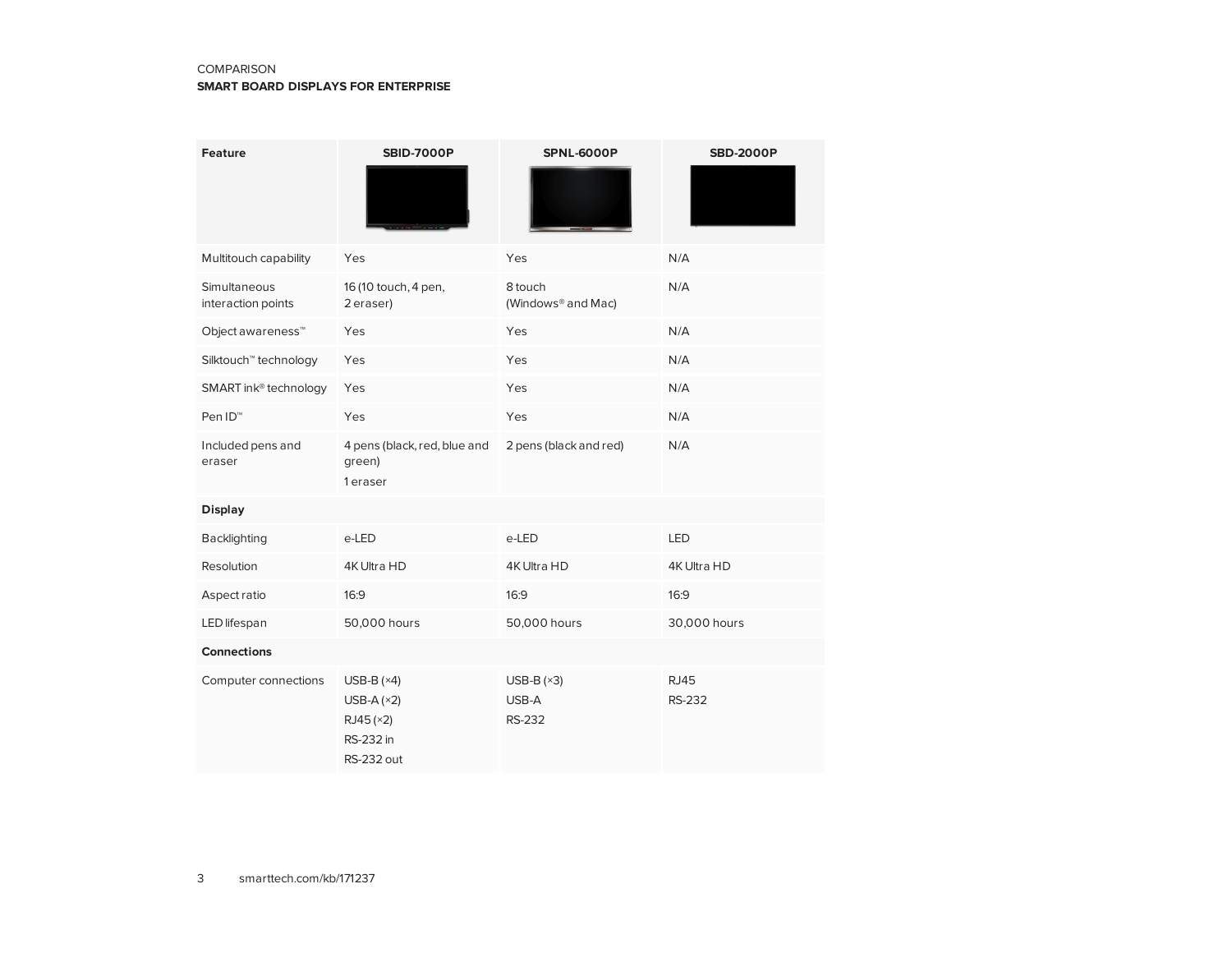### COMPARISON

#### **SMART BOARD DISPLAYS FOR ENTERPRISE**

| <b>Feature</b>                  | <b>SBID-7000P</b>                                                                  | <b>SPNL-6000P</b>                                                 | <b>SBD-2000P</b>                                       |
|---------------------------------|------------------------------------------------------------------------------------|-------------------------------------------------------------------|--------------------------------------------------------|
| Video inputs                    | HDMI@1.4<br><b>HDMI 2.0</b><br>DisplayPort 1.3<br><b>VGA</b>                       | HDMI 1.4 $(x2)$<br>DisplayPort 1.2                                | HDMI(x2)<br>DisplayPort 1.2<br><b>VGA</b><br>Component |
| Video input source<br>switching | Yes (with on-screen<br>preview)                                                    | Yes                                                               | Yes                                                    |
| Additional audio inputs         | Stereo 3.5 mm (VGA video<br>input only)                                            | N/A                                                               | Stereo 3.5 mm<br><b>RCA</b>                            |
| Audio outputs                   | Stereo 3.5 mm<br>S/PDIF                                                            | Stereo 3.5 mm                                                     | <b>RCA</b>                                             |
| <b>HDCP</b> support             | 2.3 on HDMI 2.0 connector                                                          | 1.4                                                               | 1.4                                                    |
| Other features and components   |                                                                                    |                                                                   |                                                        |
| Convenience panel               | Power, volume and freeze<br>screen buttons<br>USB-A $(x2)$<br>USB-B<br><b>HDMI</b> | N/A                                                               | N/A                                                    |
| Accessory slot                  | OPS interface supporting<br>HDMI or DisplayPort and<br><b>USB</b>                  | OPS interface supporting<br>HDMI or DisplayPort and<br><b>USB</b> | Not available                                          |
| Mini PC mounting points         | Yes                                                                                | Yes                                                               | Yes                                                    |
| Presence detection              | 2 sensors                                                                          | 1 sensor                                                          | Not available                                          |
| Integrated speakers             | 10 W $(x2)$                                                                        | 10 W $(x2)$                                                       | 10 W $(x2)$                                            |
| Freeze screen feature           | Yes                                                                                | Yes                                                               | Yes                                                    |
| Remote control                  | Not required                                                                       | Not required                                                      | Included                                               |

4 [smarttech.com/kb/171237](http://www.smarttech.com/kb/171237)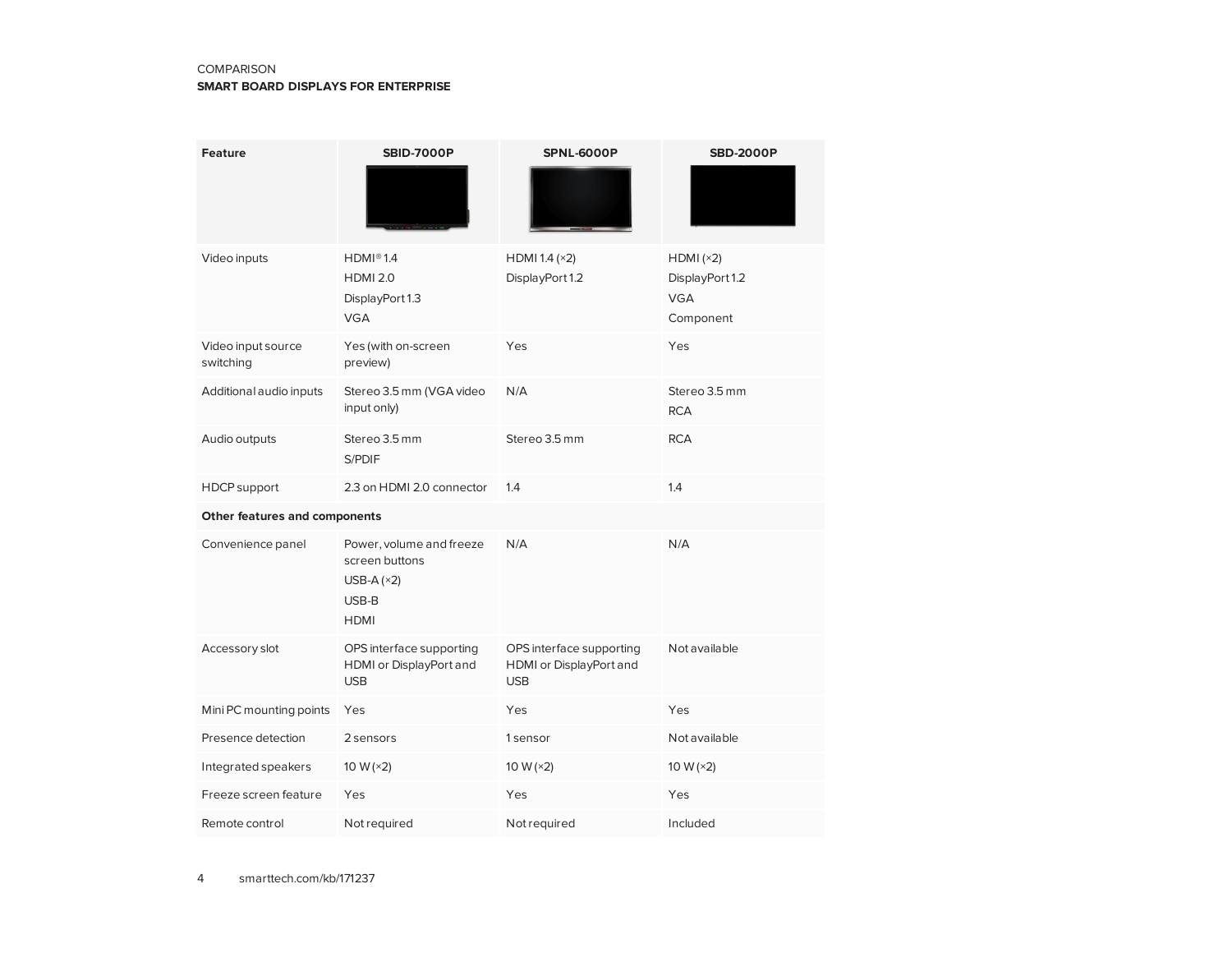## <span id="page-4-0"></span>Comparing SMART Board 7000 Pro series interactive display models

| <b>Feature</b>                  | 75"                                                   | 86"                                    |
|---------------------------------|-------------------------------------------------------|----------------------------------------|
|                                 |                                                       |                                        |
| Model number                    | SBID-7275P1<br>SBID-7375P <sup>2</sup>                | SBID-7286P3<br>SBID-7386P <sup>4</sup> |
| Weight                          | 174 lb.<br>(79 kg)                                    | $205$ lb.<br>(91 kg)                   |
| Contrast ratio                  | 5000:1                                                | 5000:1                                 |
| <b>Brightness</b>               | 360 cd/ $m2$                                          | 360 cd/ $m2$                           |
| Viewing angle                   | $178^\circ$                                           | $178^\circ$                            |
| Noise level                     | $<$ 30 dBA                                            | $<$ 30 dBA                             |
| Power requirements              | 100V AC-240V AC<br>50 Hz-60 Hz                        | 100V AC-240V AC<br>50 Hz-60 Hz         |
| <b>ENERGY STAR certified</b>    | Yes                                                   | Yes                                    |
| Wall mount<br>(sold separately) | $VESA$ <sup>®</sup> 600 mm × 400 mm<br>mounting plate | VESA 600 mm × 400 mm<br>mounting plate |

1SMART Board 7075 Pro interactive display with iQ 2SMART Board 7075 Pro interactive display with iQ and IntelCompute Card

3SMART Board 7086 Pro interactive display with iQ

4SMART Board 7086 Pro interactive display with iQ and Intel Compute Card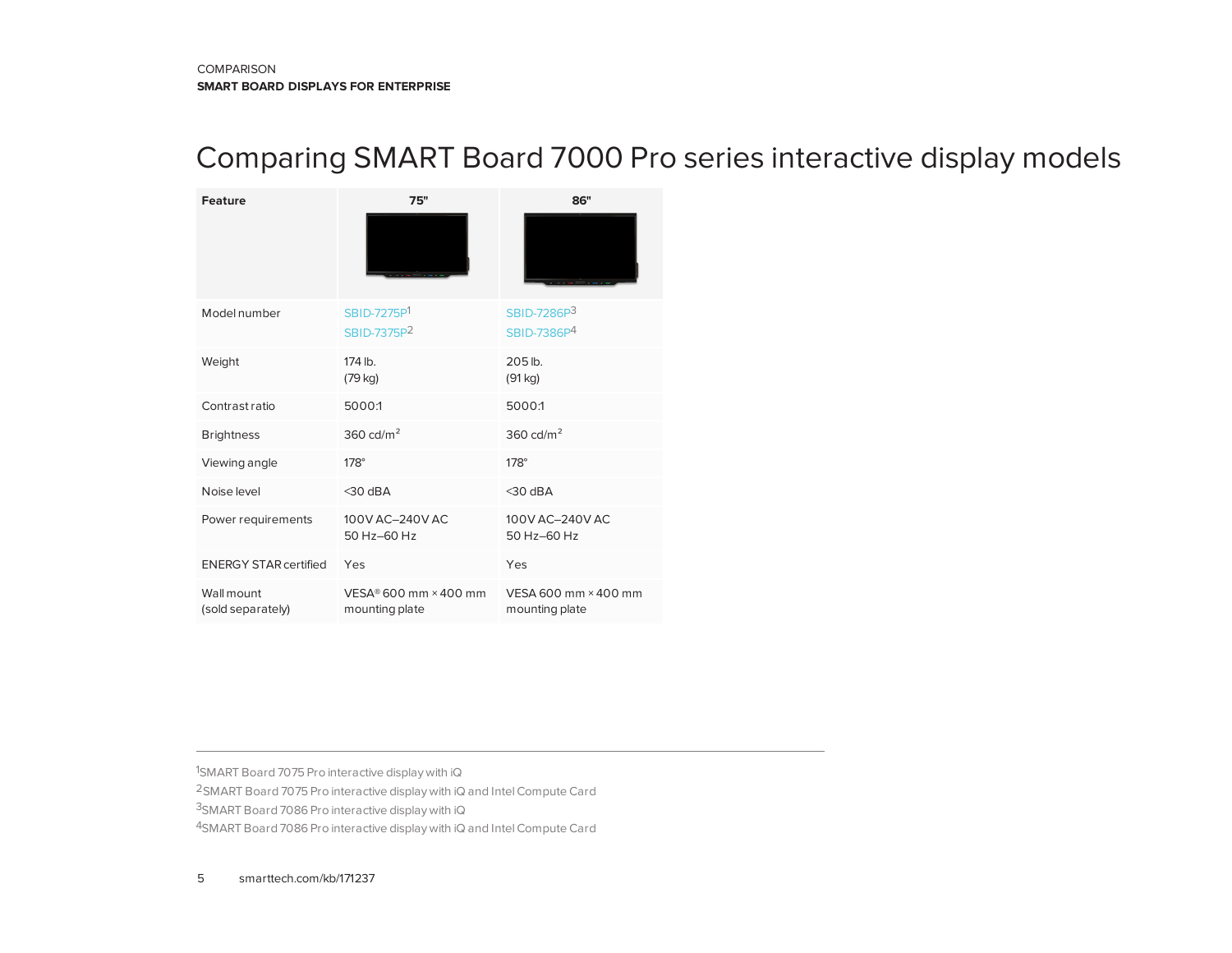## <span id="page-5-0"></span>Comparing SMART Board 6000 Pro series interactive display models

| <b>Feature</b>                  | 65"                                                | 75"                                    |
|---------------------------------|----------------------------------------------------|----------------------------------------|
|                                 |                                                    |                                        |
| Model number                    | SPNL-6265P <sup>5</sup><br>SPNL-6365P <sup>6</sup> | SPNL-6275P7<br>SPNL-6375P <sup>8</sup> |
| Weight                          | 134 lb. (60.9 kg)                                  | 185 lb. (84 kg)                        |
| Contrast ratio                  | 1200:1                                             | 5000:1                                 |
| <b>Brightness</b>               | 338 cd/ $m2$                                       | 360 cd/ $m2$                           |
| Viewing angle                   | $178^\circ$                                        | $178^\circ$                            |
| Noise level                     | $<$ 35 dBA                                         | $<$ 35 dBA                             |
| Power requirements              | 100V AC-240V AC<br>50 Hz-60 Hz                     | 100V AC-240V AC<br>50 Hz-60 Hz         |
| <b>ENERGY STAR certified</b>    | Yes                                                | Yes                                    |
| Wall mount<br>(sold separately) | VESA 300 mm × 400 mm<br>mounting plate             | VESA 600 mm × 400 mm<br>mounting plate |

5SMART Board 6065 Pro interactive display with iQ

6SMART Board 6065 Pro interactive display with iQ and IntelCompute Card

7SMART Board 6075 Pro interactive display with iQ

8SMART Board 6075 Pro interactive display with iQ and Intel Compute Card